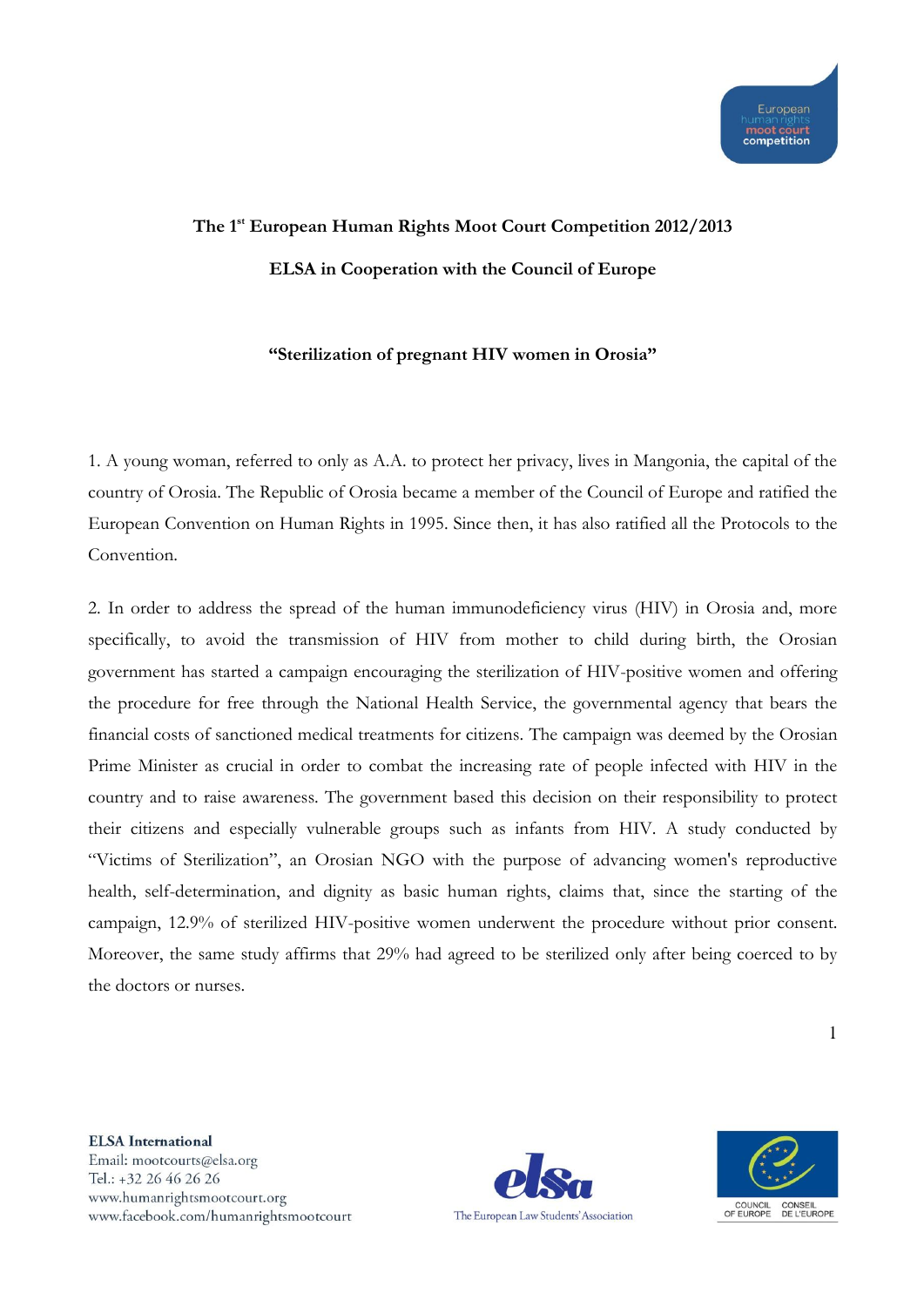3. A.A. has lived for all her life in one of the poorest neighbourhoods of the capital city. Because of the financial strains of her family, she had to leave school at a very early age to seek work in a textile factory. She is not able to write and can read only very simple texts with much difficulty. In 2002, a few months after getting married A.A. found out that she was pregnant. Shortly after, during a routine test performed on all pregnant women as part of the campaign, she was diagnosed with HIV. She sought antiretroviral therapy (HIV treatment) and pregnancy services at the public Mangonia General Hospital. Due to financial issues, therapy in public facilities was the only possibility for A.A. in order to avoid transmitting the virus to her unborn child. HIV treatment is included between the therapies covered by the National Health Service.

As agreed with the medical staff during one of the previous visits, A.A.'s husband brought her to the Mangonia General Hospital few days before the expected date of delivery. As practice with illiterate patients, Priscilla Bantward, a member of the nursing staff, materially filled in A.A.'s admission form reporting in writing her verbal answers. During the admission procedure, Ms. Bantward, informed her about the campaign and the HIV-related risks for her child's health. As reported by the admission form, A.A. agreed to have a meeting with Dr. Graham Sylvester, coordinator for the campaign in the Mangonia General Hospital.

During the second day of A.A.'s stay in the hospital, Dr. Sylvester visited her in her room to discuss the sterilization. During this discussion, her husband was not present for work reasons. According to the doctor, in that occasion the patient had been informed of all aspects of the operation and had given her consent to the sterilization. A.A. eventually delivered a healthy baby through Caesarian section. While A.A was still under general anesthesia, Dr. Sylvester performed a tubal ligation procedure on her. When she woke up, she and her husband were given a short notice about the sterilization.



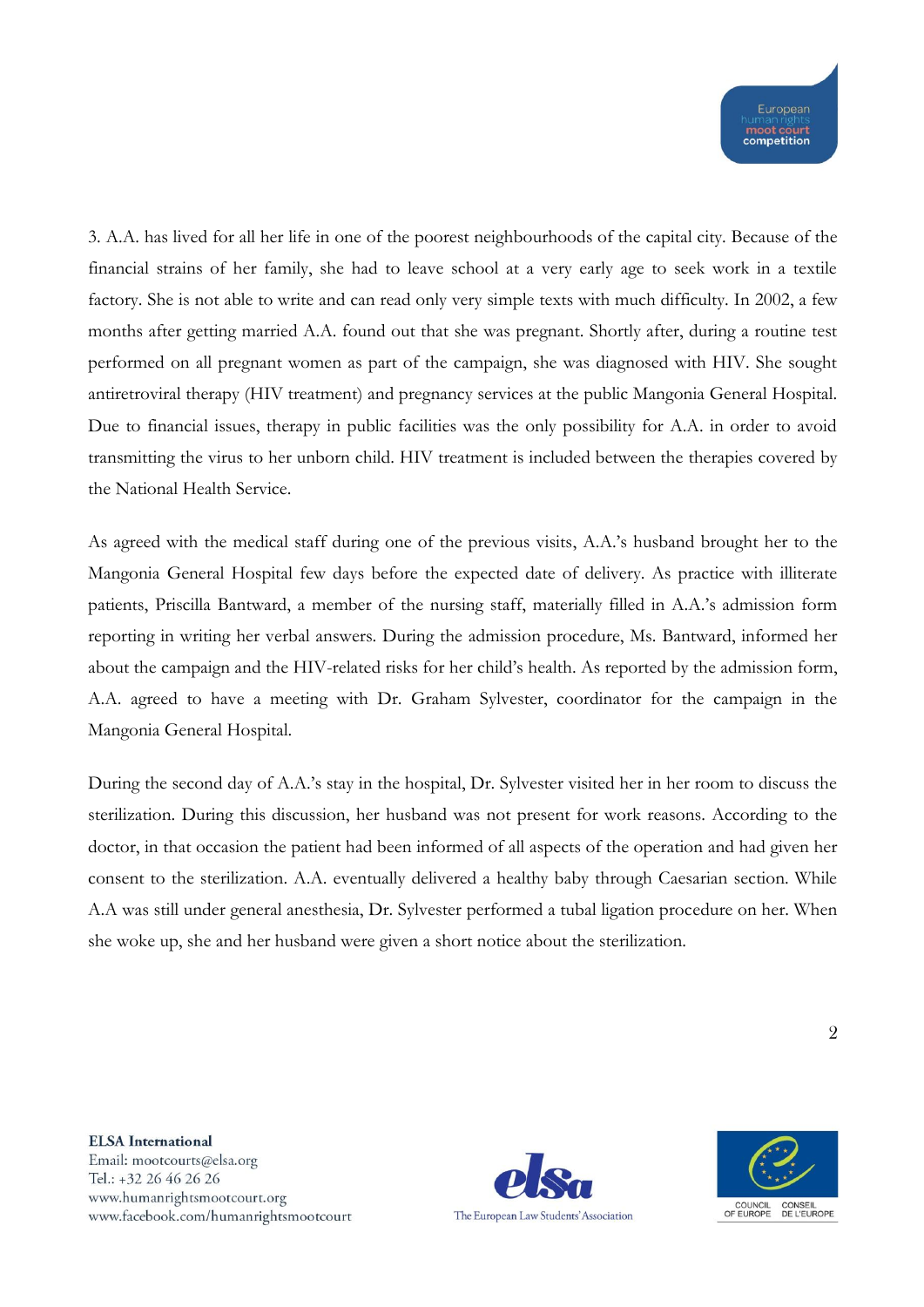4. As a consequence of the sterilization, A.A.'s husband divorced her and her family and local community estranged her. Such "expulsion" is common social practice and strong cultural and religious belief in certain Orosian communities since women submitted to sterilization would not be able to continue the tradition of motherhood. The tradition and most important role of a woman in the social context of the villagers, is to be fertile and to bear offspring to ensure the continued existence of the community. Due to these circumstances A.A. is now suffering from psychological problems, has been forced by the community to move to the neighbouring city of Tibula and is currently raising her child without any support. "Victims of Sterilization" is providing A.A. with legal counselling and representation.

5. A.A. is claiming that she was not consulted or informed about the sterilization procedure and never gave her consent to it. In relation to the meeting with Dr. Sylvester, she declared: "I just wanted to protect my baby's health and I trusted the doctors. When Dr. Sylvester came to my room, he talked to me using medical terms I could not understand. So I just told him to do what was best for the wellbeing of my child and mine. After I said that, he left the room and I did not see him again until the day I went into labour".

The Hospital relies on the fact that they had fully informed her and that it was a voluntary decision. Nevertheless, doctor Sylvester concedes on the fact that A.A. might not have understood the result of her decision due to her lack of education, but submits that she was explained the circumstances in understandable terms and was asked more than once if she wanted to proceed with tubal ligation, always giving a positive answer.